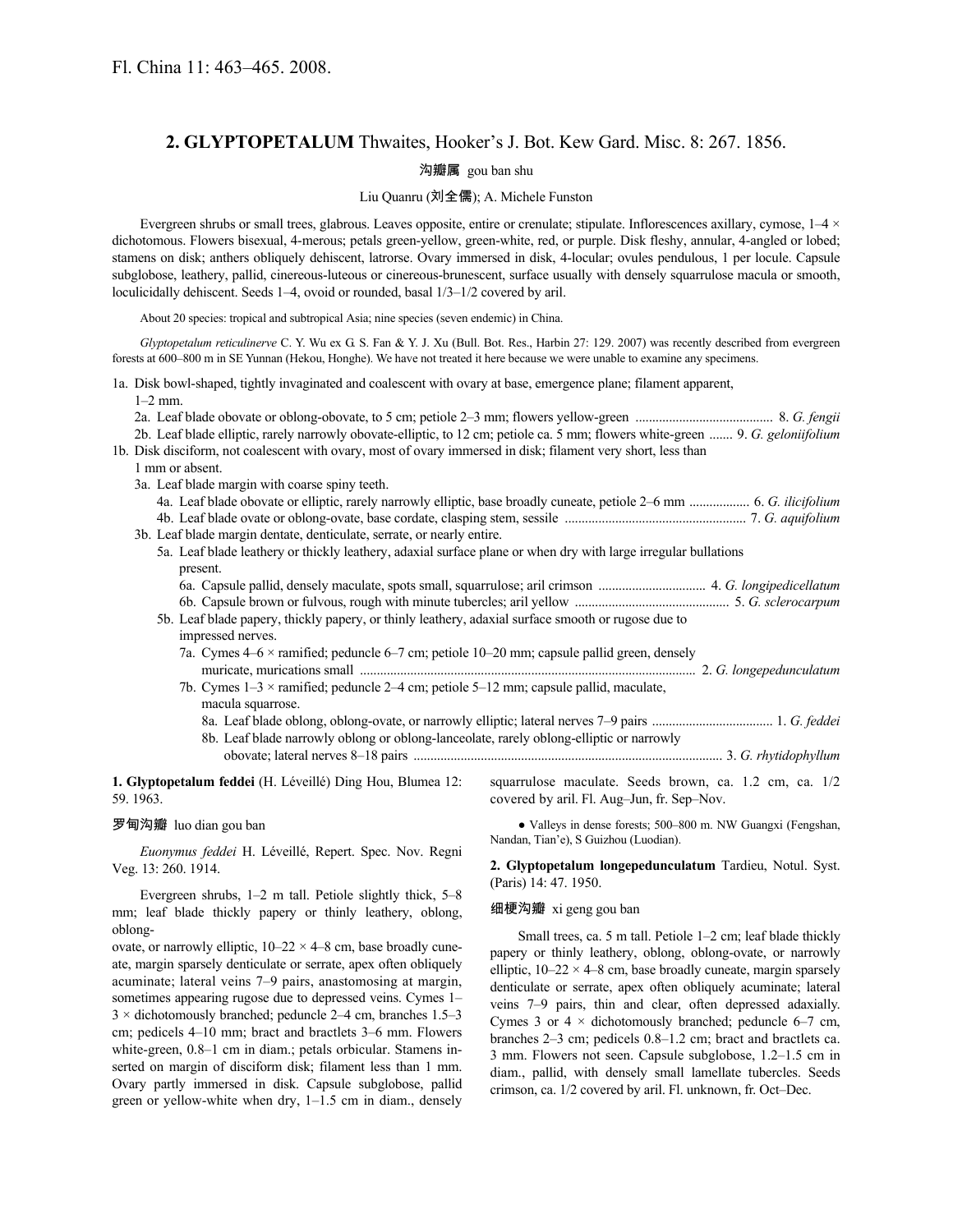Valleys in dense forests. Guangxi (Mubian) [Vietnam].

**3. Glyptopetalum rhytidophyllum** (Chun & F. C. How) C. Y. Cheng in C. Y. Cheng & P. H. Huang, Fl. Reipubl. Popularis Sin. 45(3): 89. 1999.

## 皱叶沟瓣 zhou ye gou ban

*Euonymus rhytidophyllus* Chun & F. C. How, Acta Phytotax. Sin. 7: 51. 1958.

Evergreen shrubs, 1.5–3 m tall; branches green, twigs 4-angled. Petiole sturdy, 5–12 mm; leaf blade green when dry, thinly leathery, narrowly oblong, oblong-lanceolate, or narrowly elliptic,  $10-18 \times 2.5-6.5$  cm, base broadly cuneate, margin sparsely denticulate or serrate, apex long acuminate; lateral veins 8–18 pairs, appearing rugose due to depressed veins. Cymes 1 or  $2 \times$  dichotomously branched; peduncle 2–4 cm, branches 1.5–3 cm; pedicels 5–8 mm; bractlets subulate, ca. 1.2 cm, persistent. Flowers slightly green; petals broadly obovate. Stamens inserted on margin of disciform disk; filament short; anther diverging. Ovary without style; stigma disciform. Capsule globose, pallid or slightly brown, 1–1.4 cm in diam., squarrulose maculate. Seeds brown-red; aril yellow when dry. Fl. Aug–Jun, fr. Sep– Dec.

● Dense forests, forest margins, mountain regions; 600–900 m. Guangxi (Longlin), Yunnan.

**4. Glyptopetalum longipedicellatum** (Merrill & Chun) C. Y. Cheng in C. Y. Cheng & P. H. Huang, Fl. Reipubl. Popularis Sin. 45(3): 90. 1999.

#### 长梗沟瓣 chang geng gou ban

*Euonymus longipedicellatus* Merrill & Chun, Sunyatsenia 2: 36. 1934; *E. longipedicellatus* var. *continentalis* Chun & F. C. How; *Glyptopetalum continentalum* (Chun & F. C. How) C. Y. Cheng & Q. S. Ma.

Trees or shrubs, 2–12 m tall, often scandent when growing in dark conditions; twigs sturdy, yellow-green, terete, smooth. Petiole very sturdy,  $(0.6-)1.2-1.8$  cm  $\times$  2-3 mm; leaf blade leathery, usually narrowly elliptic, (6–)15–25(–30) cm, base cuneate or broadly cuneate, margin with very shallow teeth or entire, apex acuminate or acute; lateral veins (7–)10–18 pairs, smooth adaxially, slightly prominent and obvious abaxially. Cymes 2 or  $3 \times$  dichotomously branched; peduncle 2–5 cm, branches 1–3 cm; pedicels 2–3.5 cm; bract and bractlets subulate, often caducous. Flowers yellow-green, ca. 1.2 cm in diam.; petals broadly obovate. Filament nearly absent. Ovary nearly coalescent with disk; stigma small. Capsule pallid, subglobose or oblate,  $1.5-1.8 \times 1.8-2.5$  cm, densely small squarrulose maculate. Aril crimson, covering ca. 1/2 of seed.

● Valley forests, streamsides; 500–600 m. Guangdong, Hainan (Baoting, Lingshui).

**5. Glyptopetalum sclerocarpum** (Kurz) M. A. Lawson in J. D. Hooker, Fl. Brit. India 1: 613. 1875.

#### 硬果沟瓣 ying guo gou ban

*Euonymus sclerocarpus* Kurz, J. Asiat. Soc. Bengal, Pt. 2,

Nat. Hist. 41: 299. 1872.

Evergreen trees or shrubs, 2–12 m tall, often scandent when growing in dense shade. Petiole sturdy, 8–10 mm, wider than 2 mm in diam.; leaf blade leathery or thickly leathery, narrowly oblong to elliptic, rarely obovate,  $12-27 \times 4.5-9$  cm or smaller, base broadly cuneate to rounded, margin sparsely serrate or entire, apex acuminate or obtuse; lateral veins more than 10 pairs, dense, both surfaces plane, obvious. Cymes 1 or 2  $\times$  dichotomously branched, usually 3-flowered; peduncle 2–5 cm; pedicels 1–1.5 cm. Flowers yellow-white; petals slightly thick, obovate. Filament very short; anther diverging. Styles short and thick, elongating in bloom. Capsule subglobose, 1.2–2.2 cm in diam.; pericarp brown or fulvous, very thick and rigid, rough with minute tubercles. Seeds oblong,  $1-1.5 \times$ 0.8–1 cm; aril yellow, covering ca. 1/2 of seed. Fl. Aug–Jun, fr. Sep–Dec.

Dense forests, mountain slopes; 900–2500 m. Yunnan [India].

**6. Glyptopetalum ilicifolium** (Franchet) C. Y. Cheng & Q. S. Ma in C. Y. Cheng & P. H. Huang, Fl. Reipubl. Popularis Sin. 45(3): 92. 1999.

#### 刺叶沟瓣 ci ye gou ban

*Euonymus ilicifolius* Franchet, Bull. Bot. Soc. France 33: 453. 1886 [*"ilicifolia"*]; *Pragmotessara ilicifolia* (Franchet) Pierre.

Shrubs, 1–4 m tall; branches green. Petioles 2–6 mm; leaf blade thickly leathery, usually pruinose, obovate, elliptic, or narrowly elliptic,  $3.5-9 \times 2-4$  cm, base broadly cuneate, margin sparsely spiny denticulate, apex rounded or acute; lateral veins 5–7 pairs, reaching margin. Cymes usually 3-flowered; peduncle ca. 15 mm; pedicels 1–1.3 cm, median ones slightly longer; bractlets very small, shorter than 1 mm. Flowers slightly purple; calyx 4-lobed; petals broadly rounded. Filament short; anther with enlarged connective. Ovary without style; stigma disciform. Capsule subglobose, 1–1.5 mm in diam., pallid and pale yellowish brown, weakly squarrulose maculate. Seeds brownred, ca. 1 cm, ca. 1/2 covered by aril. Fl. Aug–Jun, fr. Jul–Dec.

● Dense forests, mountain slopes. Guizhou, Sichuan (Puge), NW Yunnan (Lijiang).

**7. Glyptopetalum aquifolium** (Loesener & Rehder) C. Y. Cheng & Q. S. Ma in C. Y. Cheng & P. H. Huang, Fl. Reipubl. Popularis Sin. 45(3): 93. 1999.

#### 冬青沟瓣 dong qing gou ban

*Euonymus aquifolium* Loesener & Rehder in Sargent, Pl. Wilson. 1: 484. 1913.

Shrubs, ca. 3 m tall; branches yellow-brown. Leaf blade leathery, ovate or oblong-ovate,  $4-7 \times 2.5-4.5$  cm, base cordate, amplexicaul, margin with clear and irregular large spiny teeth, apex acute or shortly acuminate; lateral veins 6 or 7 pairs, curved. Cymes 1- to several flowered; peduncle 1.8– 2.2 cm (infructescent); pedicels 1–1.2 cm, up to 2.5 cm when only only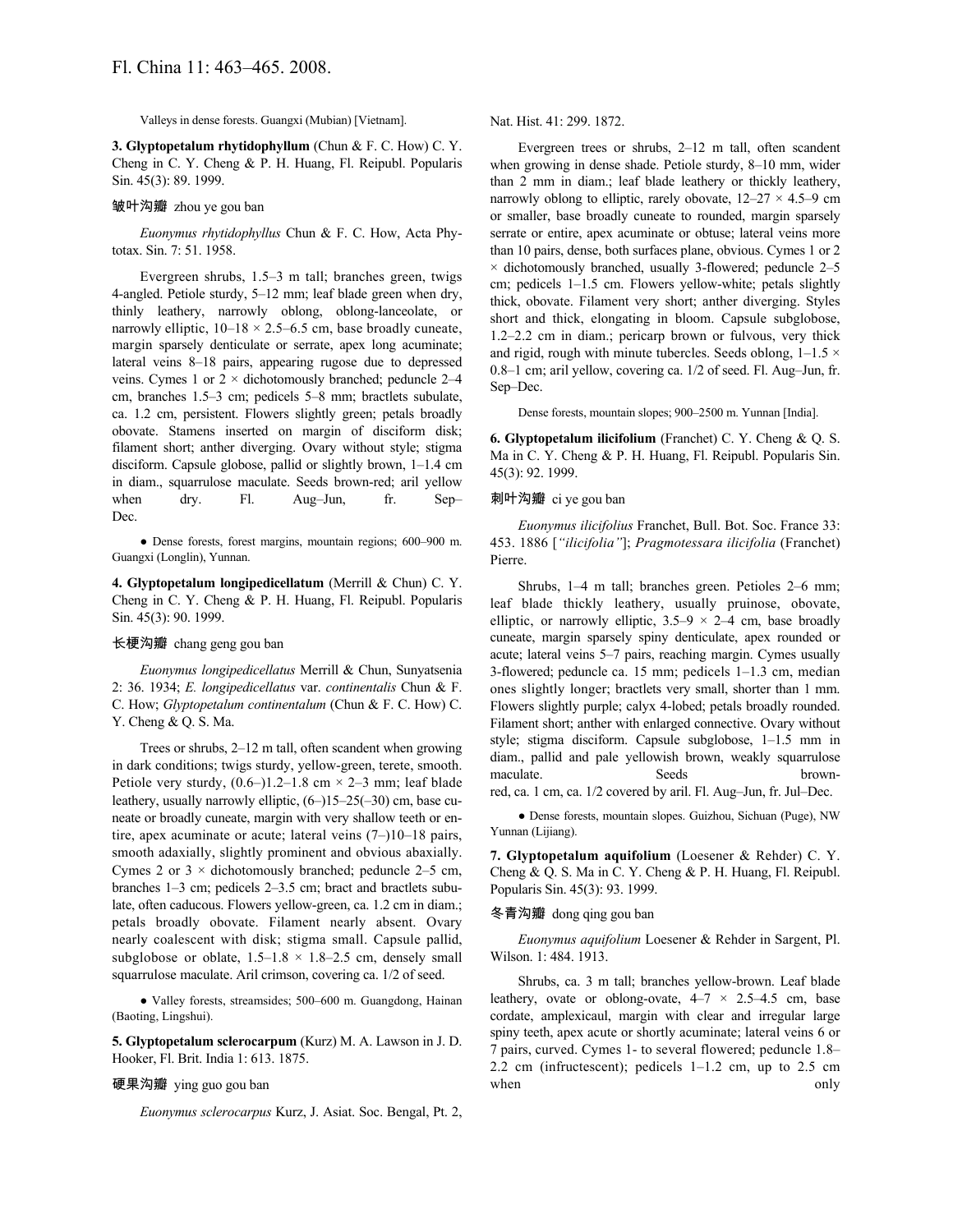1-flowered. Flowers not seen. Capsule globose, 6–8 mm in diam., green-white, squarrulose maculate. Seeds oblong, brown-

purple, ca. 10 mm, more than 1/2 covered by aril. Fl. unknown, fr. Sep–Dec.

● Rocky mountains, cliffs; ca. 2200 m. Sichuan (Ebian, Wa Shan).

**8. Glyptopetalum fengii** (Chun & F. C. How) Ding Hou, Fl. Males., Ser. 1, Spermat. 6: 256. 1963.

#### 海南沟瓣 hai nan gou ban

*Euonymus fengii* Chun & F. C. How, Acta Phytotax. Sin. 7: 44. 1958.

Shrubs, to 4 m tall. Petioles short, 2–3 mm; leaf blade thickly papery, obovate or oblong-obovate,  $4-7 \times 2.5-4.5$  cm, base narrowly cuneate, margin entire, apex obtuse, often emarginate; lateral veins not obvious. Cymes usually 3-flowered; peduncle 2–4 cm; branches ca. 1 cm. Flowers yellow-green, 6– 8 mm in diam.; petals broadly elliptic, slightly carnose. Stamens inserted on margin of cupuliform disk; filament longer than styles; anther introrse, dorsifixed. Ovary coalescent with thin disk; style absent; stigma capitate. Capsule unknown. Fl. Dec– Feb.

## ● Lowland forests. Hainan.

**9. Glyptopetalum geloniifolium** (Chun & F. C. How) C. Y. Cheng in C. Y. Cheng & P. H. Huang, Fl. Reipubl. Popularis Sin. 45(3): 94. 1999.

#### 白树沟瓣 bai shu gou ban

*Euonymus geloniifolius* Chun & F. C. How, Acta Phytotax. Sin. 7: 45. 1958; *E. geloniifolius* var. *robustus* Chun & F. C. How; *Glyptopetalum geloniifolium* var. *robustum* (Chun & F. C. How) C. Y. Cheng; *G. occultonervatum* R. H. Miao.

Evergreen shrubs, 1–3 m tall. Petioles ca. 5 mm; leaf blade leathery, elliptic, narrowly elliptic, or narrowly obovate-elliptic,  $5-12 \times 2.5-6$  cm, base broadly cuneate, margin crispate, apex obtuse or often emarginate. Cymes 1 or  $2 \times$  dichotomously branched; peduncle 2–3 cm, branches 1–1.5 cm; pedicels 1–2 mm. Flowers white-green, ca. 8 mm in diam.; calyx lobes membranous; petals with erose margins. Stamens inserted on margin of cupuliform disk; filament ca. 1.5 mm. Ovary coalescent with disk; style very short; stigma small. Capsule oblate, red, ca. 1.5 cm in diam., squarrulose maculate. Seeds brown-purple, ca. 8 mm; aril slightly yellow, partially covering seed. Fl. Jul–Aug, fr. Dec–Feb.

● Sparse forests, mountain slopes, seacoasts, riversides. Guangdong, Guangxi, Hainan.